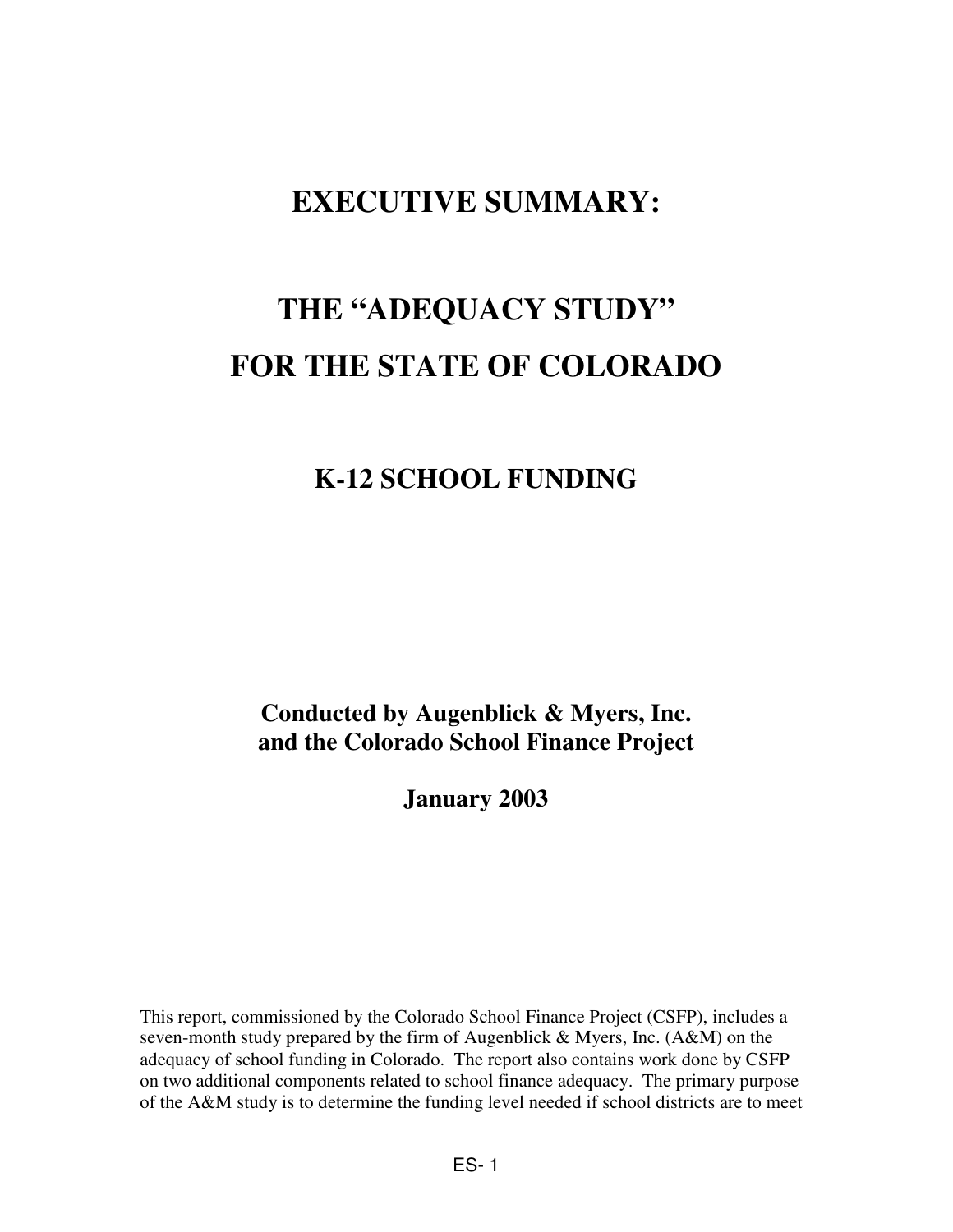the requirements and expectations of the state of Colorado and of the federal government around student performance and school accountability.

A&M performed the following tasks:

- Used two different approaches: The professional judgement approach and the successful school district approach to calculate a base cost figure. This base cost reflects the cost of educating a student without special needs attending school in a district that faces no uncontrollable cost pressures.
- Met with representatives from 60 school districts, drawn from across the state of Colorado, to identify resources needed to assist schools and school districts in meeting state objectives.
- Estimated the adjustments that would be needed to reflect the additional costs associated with serving students with special needs, students at risk of failure, English Language Learners (ELL), as well as additional costs associated with running small school districts.

 The CSFP gathered information on the public's expectations and perceptions of public schools, and on the principles guiding the allocation of resources. These principles are a critical component of the adequacy study, reflecting the values that should be considered when implementing a school finance act. An advisory committee, which included representatives from around the state, state legislators and State Board members, provided oversight to this entire process.

 The school funding adequacy study was conducted to link education accountability to education funding. Many states are pursuing standards-based reform to improve schools. They have legislated specific expectations of student knowledge and performance and created statewide assessment procedures to measure school and school district performance. Accountability systems have been designed to inform the public of school and district progress, to reward schools that exceed expectations, and to provide a justification for state intervention if schools do not meet standards. Few states have analyzed whether sufficient resources are available for all districts to meet these state and federal expectations.

In addition to the state's interest in standards-based reform, the federal government recently adopted the No Child Left Behind Act of 2001 (NCLB, the Elementary and Secondary Education Act as reauthorized by Public Law 107-110 [H.R. 1]). NCLB is steeped in standards-based theory and requires states to set standards and measure student progress. It does not assure the availability of adequate resources and threatens school districts with the possibility of losing federal support if sufficient progress is not made. (The full plan is available on the Colorado Department of Education's website).

Another rationale for state interest in school finance adequacy is that most states use some form of a "foundation program" to allocate basic support, if not most support, to school districts. Under this approach, states set revenue targets for school districts and pay, as state aid, the difference between those targets and the amount of revenue districts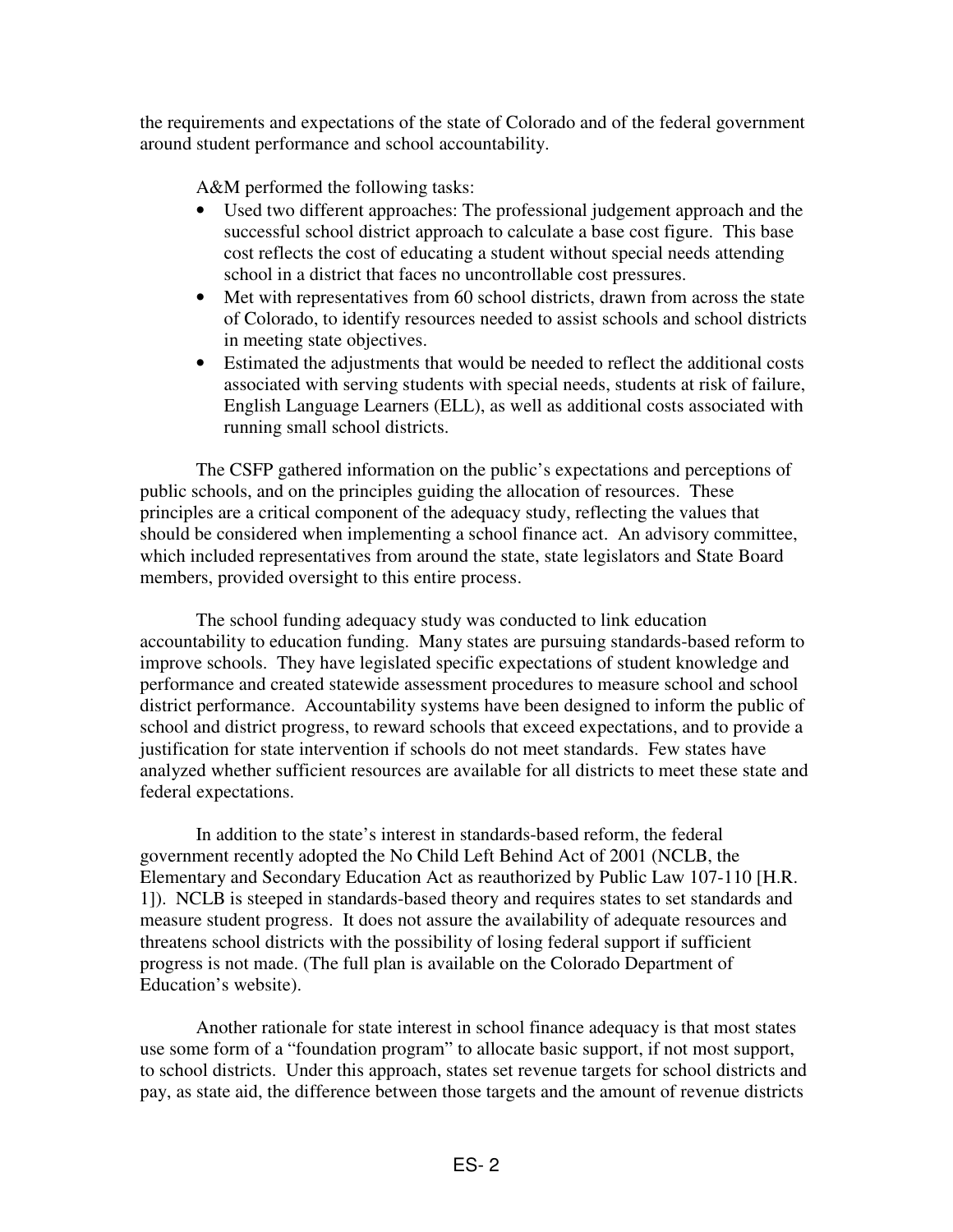generate given their relative wealth and state-set tax rates. The driving force determining district revenue targets is the foundation level or base, an amount that is constant across all districts. In most states, the foundation level is determined politically, calculated as the figure that mathematically spends as much state aid as the legislature is willing to provide. Therefore, the figure has little or no meaning in relation either to the services districts are expected to provide or the performance levels they are expected to achieve. An adequate foundation program would incorporate a rational basis for setting the foundation level based on state service requirements and student performance expectations. Colorado's foundation program may promote fiscal equity across the state's school districts, students, and taxpayers but that does not mean that the system is adequate. Today, school funding systems must reflect equity and adequacy.

This study used two analytical methodologies to analyse adequacy – the professional judgement approach and the successful school district approach. The professional judgement approach is a modern version of what used to be called a "resource cost model," or "market-basket," approach that asked educators to specify the resource need of high quality schools. Today, the approach asks educators to identify the resources needed in prototype schools in order for students to achieve a specific set of objectives. Once resources have been specified, prices are determined for the resources which, when applied to the resources, produce a cost. Costs for elementary, middle, and high schools can be combined with district level costs to produce an overall cost per student.

Focus groups and panels of educators from across Colorado provided input to the professional judgement model. The work of these experts began at the school level. It was then reviewed at the district level, and again reviewed by the all state/expert panel. Opportunity to participate in the process was by self-nomination, or by a selection process which include criteria for statewide representation.

Our cost estimates for 2001-2002, using the professional judgement approach, show a per pupil base cost that decreases as student enrollment increases, with a minimum level of \$6,815; the base cost rises slightly in districts with over 5,200 students to a level of \$6,951. (These figures would need to be adjusted for inflation each year.) The added cost for special education is about 115 percent more than the base cost per student. Providing education services to students identified as at-risk of failure requires between 26 and 56 percent over the base cost depending on the size of the district. Finally, educating ELL students costs 51 to 125 percent more than the base cost, depending on school district size.

The successful school district approach relies on a different logic than the professional judgement approach, seeking to infer a base cost figure from the actual basic spending of school districts determined to be successful because they meet the standards used by a state to evaluate student and school performance. A&M used a method of selecting successful school districts that paralleled the Colorado approved plan to the US Department of Education for NCLB. The state set a baseline score for student performance for each CSAP test in reading and math for each school and agreed to have a